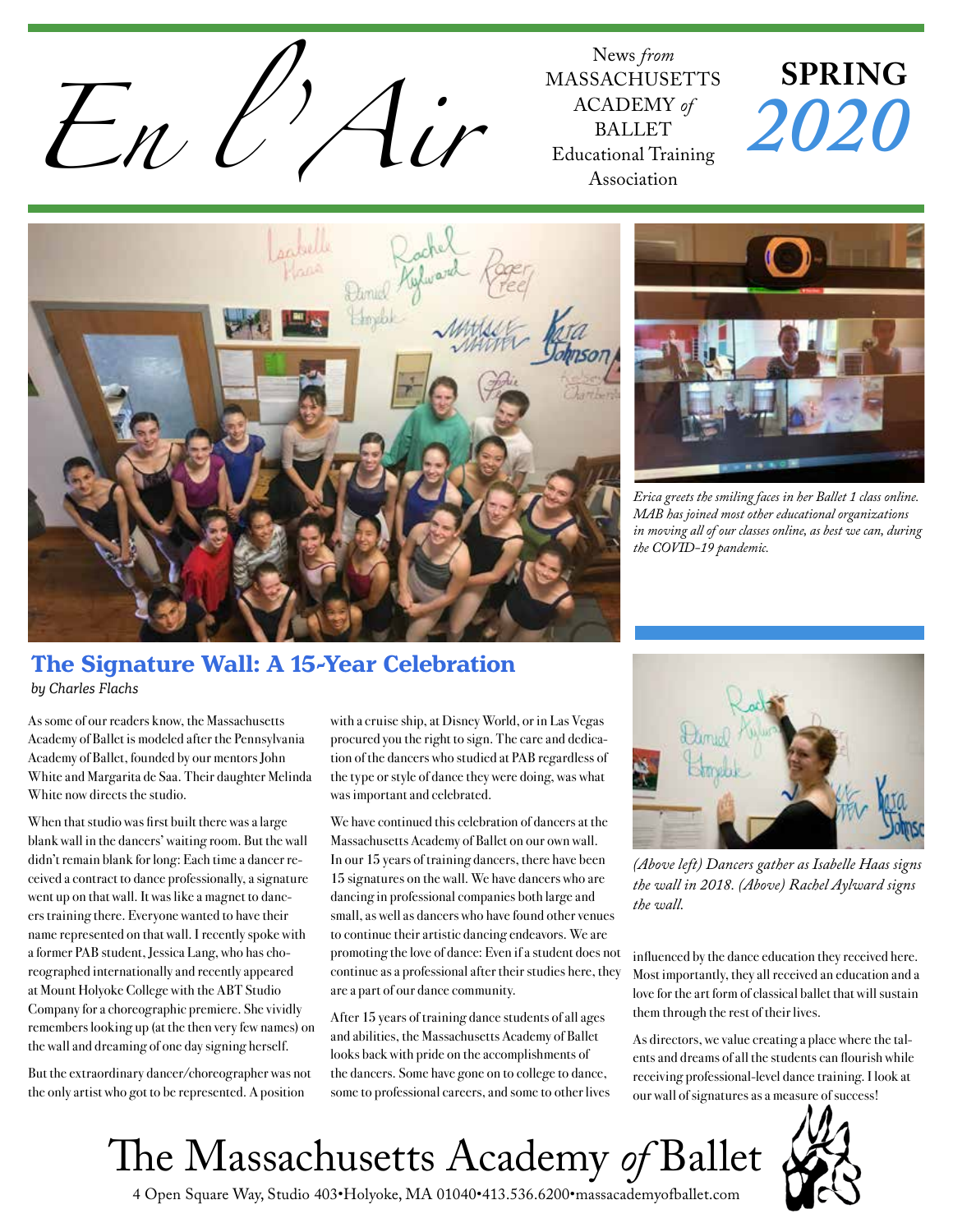A Winter Wonderland Presented by Massachusetts Academy of

**Massachusetts Academy** *of* **Ballet**

**MiFA** 

**Victory Theatre** 

**CLECK** Freedom Polish National <u>Sexistini</u>

 $bankE3$ 

Serene

**REAL** 

**BUJE** DOCR

hadley printing

**JOREST** 

Thank you to our Event Sponsors!

Thank you to our Silent Auction Donors! Marguerite Belkin, Artist BLOCKHEAD by Gregory

January 25•4-7 pm

Kline Bookflow Cher Willems Pottery CLICK Workspace Erica Maillet Eric Carle Studio Fancy Feet Forest Flowers Jennifer's Hair Company Massachusetts Academy of Ballet MABETA Board Mary Ann's Dance and More MIFA Victory Theatre One Way Screen Printing OSLIL Cottage Lisa Papademtriou, Author Mo Willems, Author Mary Yun Architect

MILL 1

TH BOLIARE

Ballet Educational Training Association to benefit MABETA and MIFA Victory Theatre

Celebrating MAB's 15th Year<br>Rose & Charles Flachs,Directors

Mill 1 at Open Square













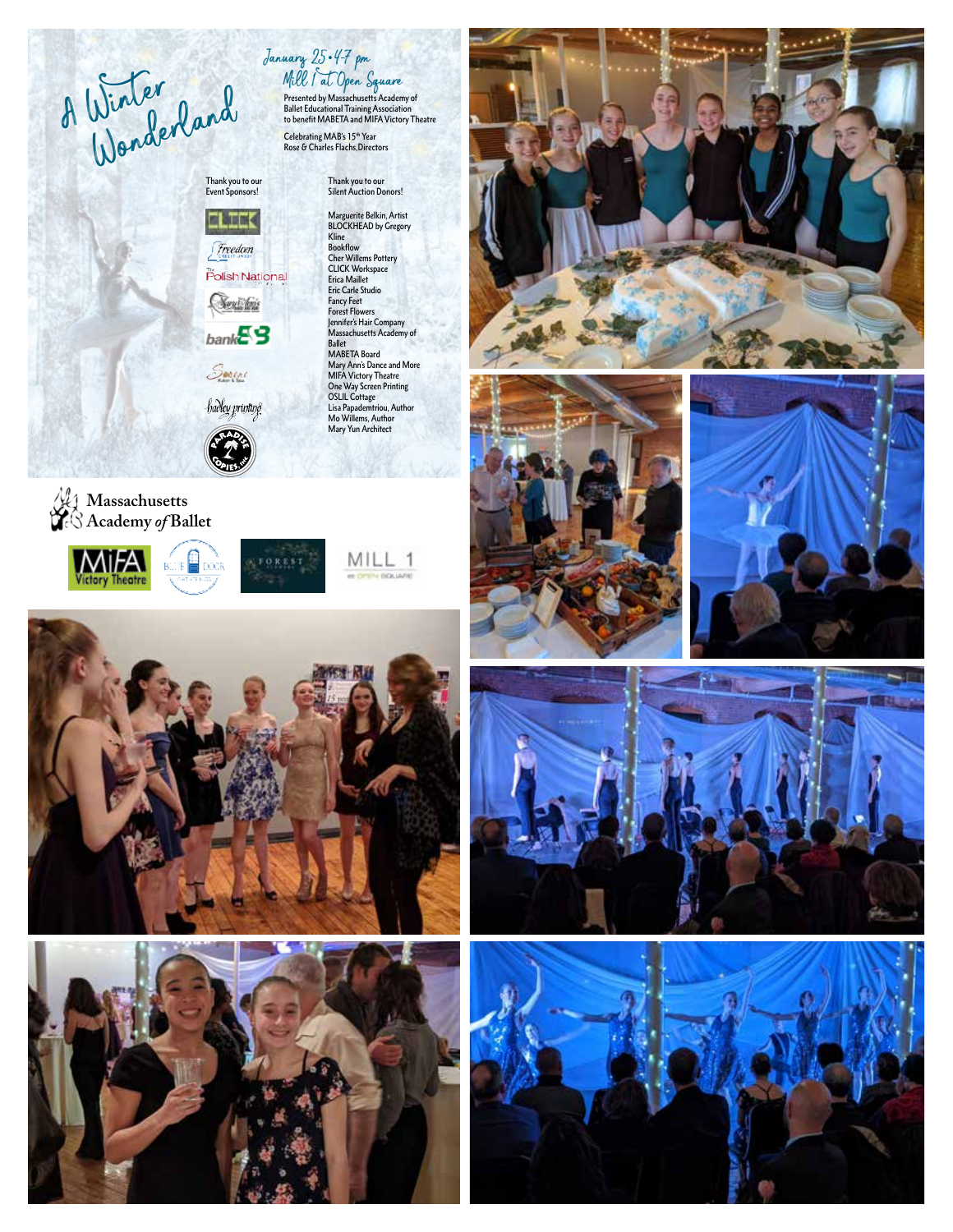













### **15th Anniversary**

I was a timely suggestion from MABETA board<br>
member Mary Yun to Rose Flachs: "Let's cre-<br>
ate a 15<sup>th</sup>-anniversary celebration for MAB, and<br>
and the suggestion for a finite suggestion for MAB, and member Mary Yun to Rose Flachs: "Let's create a 15<sup>th</sup>-anniversary celebration for MAB, and let's have the event at the Open Square event space." Mary is a designer; she could envision the MABETA dancers performing the snow scene with beautiful décor, good food, a silent auction, and fantastic conversation. MABETA's mission is to collaborate within the Holyoke community. Massachusetts Institute of the Fine Arts Victory Theatre was the ideal partner, because someday MAB students will perform on the stage of the Victory Theatre.

This event became the Winter Wonderland on January  $25<sup>th</sup>$ . It was an evening of fun and celebration with a dance performance, a silent auction, and appetizers by Blue Door Gatherings, all against the backdrop of Holyoke's famed mill buildings at Open Square transformed into a magical place with added charm from Forest Flowers. Hosted by Holyoke's very own, Aaron Vega, attendees were enchanted by the dancers, savored the creations of a rising chef, and bid on wonderful items donated by the supporters of the Massachusetts Academy of Ballet. As a bonus, guest artists Sabi Varga and Boston Ballet second soloist Emily Entingh premiered an exclusive original dance piece.

The proceeds from Winter Wonderland benefitted MABETA and the Victory Theatre.





*"We were so happy to attend the 15th anniversary Winter Wonderland event. It was great to see old friends and all the wonderful dancing. MAB will always hold a special place in our hearts."*

—Deb and Matt Haas (parents of alum Isabelle Haas, a company member of Dance Now! Miami)

*"Congratulations to MAB and to Rose and Charles for 15 wonderful years of engaging young people in the beauty and joy of ballet. MAB has been an important part of our family, and we are so grateful for all the ways your teaching has helped our children grow as people and dancers. It was wonderful to celebrate together!"*

—Loran and Max Saito (parents of alums Liam Saito, corps de ballet with Royal Winnipeg Ballet; Evan Saito, a rising junior at Earlham College; May Saito, a recent trainee at Tulsa Ballet; and Nolan Saito, a rising junior at HARID Conservatory)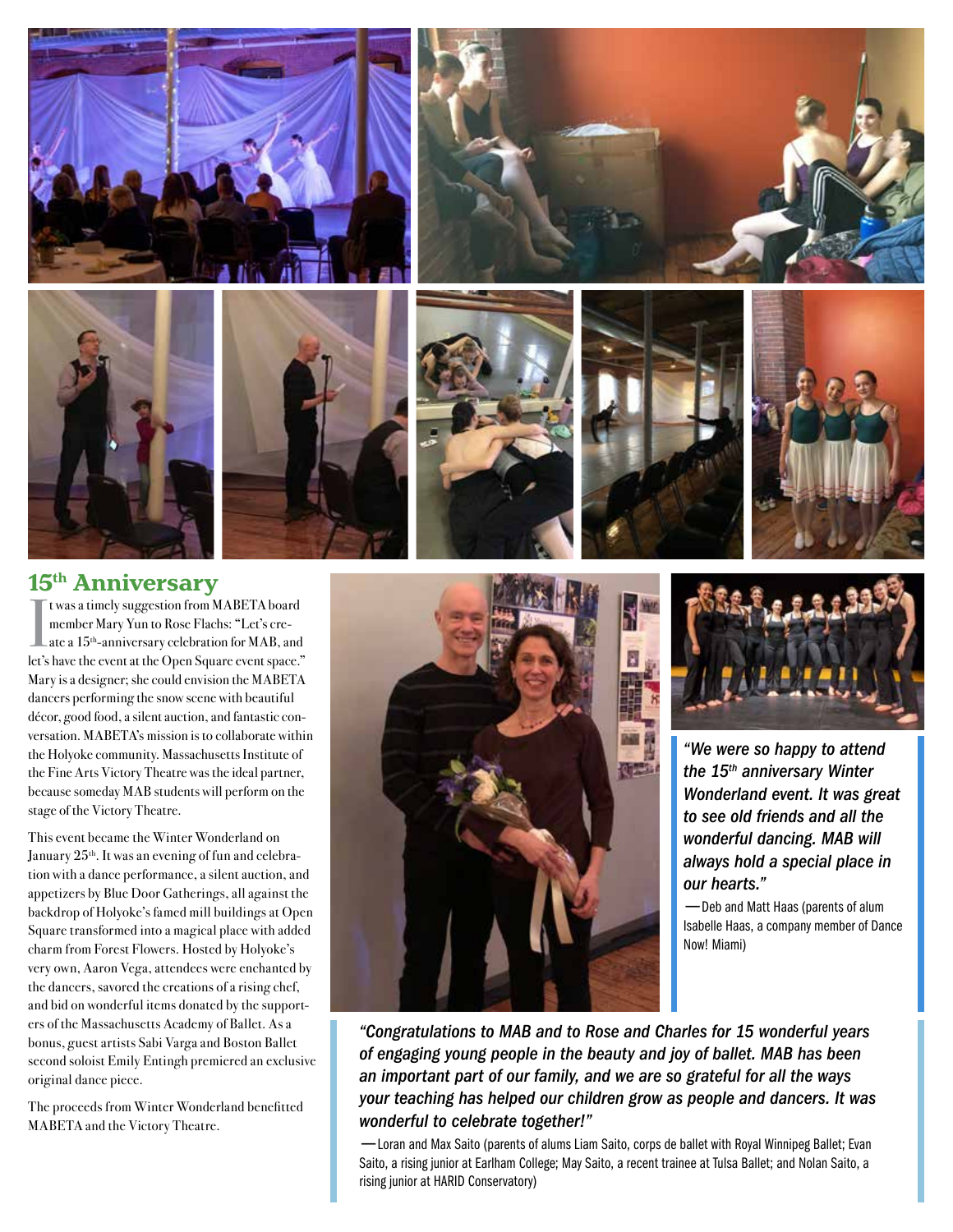

*by Catherine Sanderson*



*(l to r) Amber, Sally, Chloe Larouche and Lila*

This spring, Massachusetts Academy of Ballet celebrates three seniors who have danced with MAB for a total of 28 years: Amber Fournier, Sally Gill, and Lila Norton.

Amber, who will graduate from South Hadley High School, has danced for 13 years—all with MAB. Her favorite role was either Arabian, one of her first real solo pieces, or Snow Queen, one of the last roles she ever had the chance to do with MAB. She enjoyed so many aspects of these roles—from the distinct choreography challenges to the costuming to the opportunity to get even closer with the other dancers. Amber describes how dance is her "form of expression. When I am facing hardships elsewhere in life, or something just isn't going how I want it, I can always turn to dance in some form."

Lila, who attends the Pioneer Valley Performing Arts Charter Public School, has been dancing since she was four, and with MAB for the last ten years. Her favorite role is Spanish Hot Cocoa in the Nutcracker. She loved dancing to the castanets in the Spanish fandango, the gorgeous red and black frilly costume, and "being able to show a little sass!" Lila loves "being able to express my emotions through dance," as well as "feeling the energy of the music and dancing with my friends."

Sally attends Longmeadow High School, and came to MAB five years ago, when she decided to become more serious about ballet. Her favorite role was the Fairy of Generosity, which her first "bigger" role. It also let her realize how much she had grown as a dancer since starting at MAB. Sally loves dancing because "it requires one to continuously push their boundaries and strive to be better." She also finds it "a really good outlet to relieve the stress and pressures that I face at school, because I go to dance and I can just put all my focus into whatever we are working on."

All three dancers have wonderful memories of their time at MAB. For Lila, one of her favorite memories was the year she danced as one of the Four Little Swans in an annual Spring performance. She loved wearing a tutu for the first time, the challenge of

keeping every movement exactly in sync with the other dancers, and dancing with her three closest dance friends. As Lila describes, "That ending moment when we all landed together with our arms up in the air, sweaty and exhausted, and realizing that we had done it is a moment I will never forget."



One of Amber's favorite memories is going to YAGP to perform in an ensemble piece. "I got to spend time with the people that mean the most to me," says Amber, "and I got to compete in a competition that is known world-wide for its creation of professional dancers."



Sally finds it impossible to pick a single moment, but feels grateful for all the friends she made at MAB. She notes, "they have all made a huge impact on my life and helped me develop into a better, more wellrounded person."

Each senior shared some special words of advice for younger MAB dancers. Amber advises, "Keep going. Keep pushing. Remember that progress only happens when you have the confidence in yourself first, so find that confidence and pursue what you love in the world of ballet and dance." Lila reminds younger dancer of the value of feedback, saying, "When Rose and Charles correct you in class, take it as the biggest compliment and keep on growing as a dancer." Sally advises younger dancers to "just put themselves out there and not to worry about failing or rejection." She remembers feeling really behind for her age group when she first started dancing at MAB and at times felt like she should just give up. But Sally "stuck with it, worked really hard because I loved it, and eventually I was given some really amazing opportunities."

MAB will miss each of these three dancers, but fortunately all plan to stay involved in dance in some way. Amber will attend Elms College in the School of Nursing and as an Honors Scholar, and may participate on the Elms dance team. Lila will attend Skidmore College, and plans to take dance classes. Sally will attend the University of Rochester, where she will major in political science and continue to dance (potentially as a minor). We wish our three seniors all the best in their future endeavors!









*Amber on the right as little swans; Amber, Lila and (far right) Sally in Mighty Feat; Sally in Waltz; Amber as a Nutcracker party girl; Amber and Lila (center) as Nutcracker Wisteria flowers; Lila and Amber (right) as little dancers; Lila; Amber as Nutcracker Snow Queen, and Sally in a summer photo shoot.*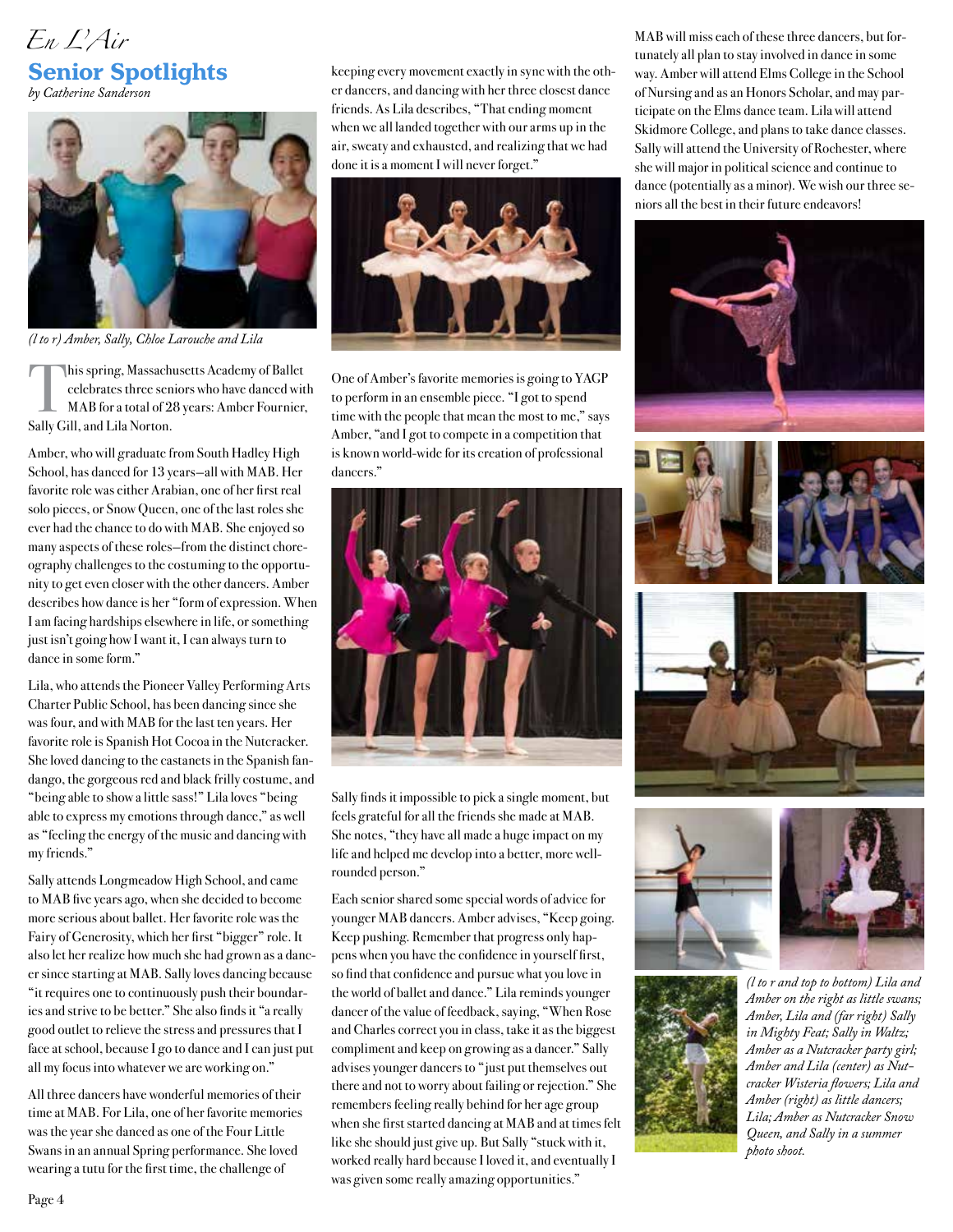News *from* MASSACHUSETTS ACADEMY *of* BALLET Educational Training Association • Spring 2020

## **What to Look for In Choreography?**

*by Charles Flachs*

ancers who study at the MAB are constantly<br>looking forward to performing opportuni-<br>ties. We make an effort to perform as much looking forward to performing opportunias possible without interfering with the training of daily classes. We must choose performance opportunities carefully and with a nod to where the professional dance world is headed.

Rose usually works with students on a classical segment and Charles tries to challenge the students with more contemporary movement. Classical training is difficult and often serves to prepare students for all styles of dance so it will be continued no matter what, but today most companies and colleges are just as invested in contemporary work, so students must do both.

So, you may ask how can you determine what is good choreography? And if it is contemporary what does that really mean?

I asked my daughter Connie, a professional dancer of eight years who performed both contemporary and classical work, to offer her astute opinion on this matter. She argued that choreographing a contemporary work should not be simply trying to find a new movement pattern or technique. After all, there really is nothing new in the universe, there are just different combinations of how the ingredients are mixed together.

Connie observed that new works sometimes originate from experimental or workshop types of collaboration, not dissimilar to the way a scientist performs research working in a lab to discover a complicated answer to a formula. However, for the lab work to be released to the public, it must be translated into terms that the public can understand. The same is true with dance. Even if there is no identified story line or familiar technique, the audience has to have an access point to be let in so they can feel something from the work. Is there a structure to the piece, is there emotion that you can identify? Or does it simply seem like different (new?) movement for the sake of different movement?

It can be said that good dance is simply good dance, easily recognized by its structure, technique and emotional content. Yet art is always somewhat subjective. Looking for elements you can recognize will give you something to latch on to when viewing an unfamiliar style or technique of dance. Ultimately, there may be some styles you just don't care for and that is completely legitimate!

We can attempt to quantify what makes good dance through these guidelines, but we each are entitled to our own aesthetic taste and opinions. I hope through considering some of these parameters you find yourself able to connect to more works, or have a new framework to explain why a piece does or does not resonate with you.

## **ON THE CALENDAR Online Open Classes**

Age 12+ • June 22-August 14

#### **Pre-Ballet, 1 & 2 Online**

#### **Summer Intensive (if possible)**

#### **Open House**

#### **Fall Classes**

## **Transitions**

Erica Maillet and Maendy MacFarland will be leaving MAB this year. We want to thank both of them for their excellent teaching, exceptional creativity, and the significant contributions they have made to MAB and to the students they taught.We wish them our very best in their future endeavors. THANK YOU!!!!





*Delivering inspiration via wifi: Rose teaches from home, April 2020.*